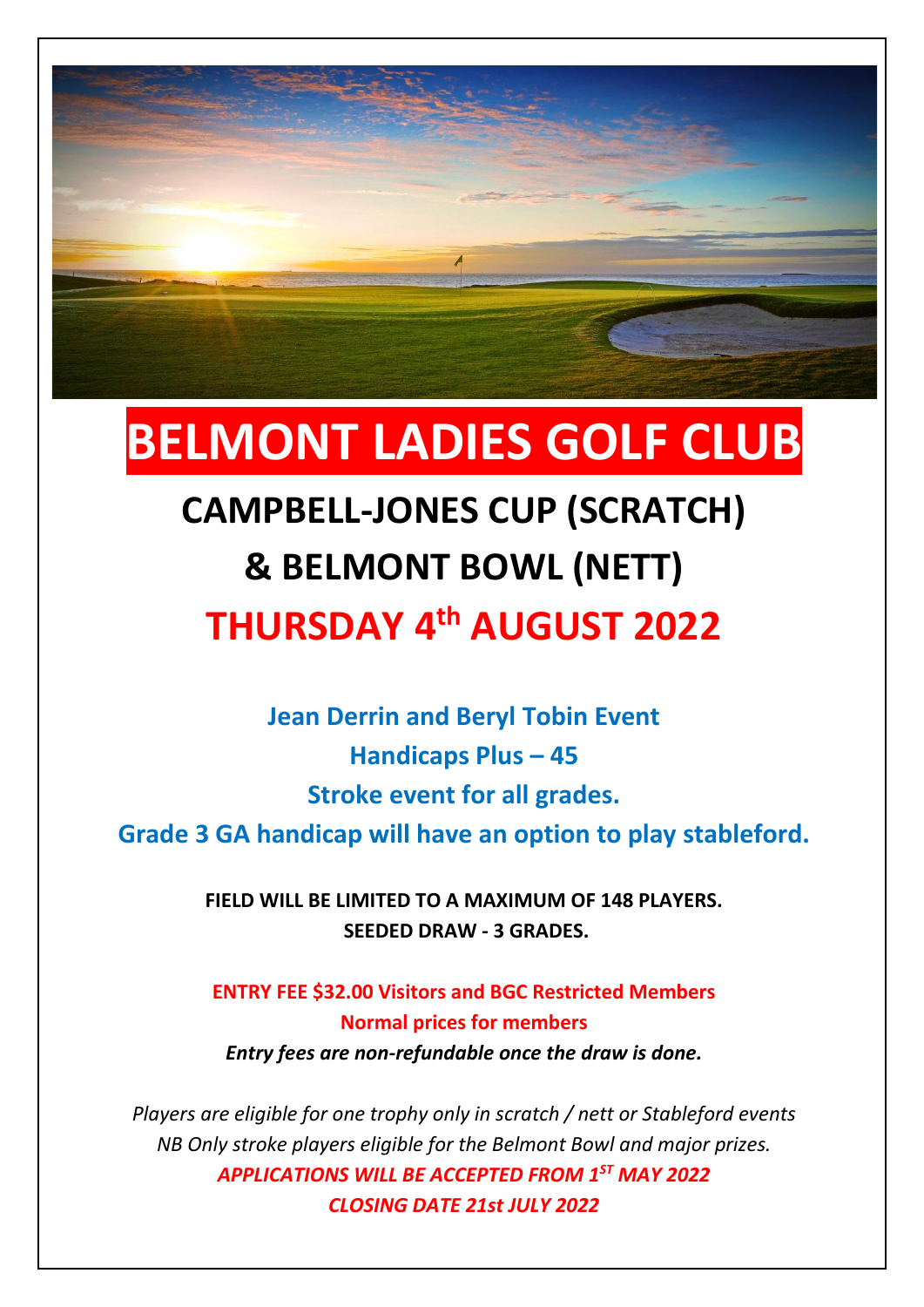| <b>BELMONT LADIES GOLF CLUB</b><br><b>CAMPBELL-JONES CUP (SCRATCH)</b><br><b>&amp; BELMONT BOWL (NETT)</b><br><b>THURSDAY 4th AUGUST 2022</b><br><b>ENTRY FORM</b>                                                              |             |                           |                                       |                              |
|---------------------------------------------------------------------------------------------------------------------------------------------------------------------------------------------------------------------------------|-------------|---------------------------|---------------------------------------|------------------------------|
| <b>APPLICATIONS WILL BE ACCEPTED FROM 1st MAY 2022</b>                                                                                                                                                                          |             |                           |                                       |                              |
| Email to: anne.hamilton52@gmail.com<br><b>ENTRIES -</b><br>- Or -<br>The Hon Treasurer: Mrs A Hamilton<br>Post to:<br>PO Box 8044<br><b>MARKS POINT NSW</b><br>BSB 637000 Greater Bank Account No 722182677<br><b>PAYMENT -</b> |             |                           |                                       |                              |
| Transaction information must include Surname and Club.<br>Cheques made payable to Belmont Ladies Golf                                                                                                                           |             |                           |                                       |                              |
| <b>Golf Link NUMBER</b>                                                                                                                                                                                                         | <b>CLUB</b> | <b>NAME(Please Print)</b> | <b>STROKE OR</b><br><b>STABLEFORD</b> | <b>GA</b><br><b>HANDICAP</b> |
|                                                                                                                                                                                                                                 |             |                           |                                       |                              |
| Draw will be posted on Belmont Golf Club's website                                                                                                                                                                              |             |                           |                                       |                              |
| Carts are limited, please book carts through the Pro Shop 4945 2058                                                                                                                                                             |             |                           |                                       |                              |
| <b>Enquiries to Captain Julie McCallum 0411 122 978</b>                                                                                                                                                                         |             |                           |                                       |                              |
| <b>CLOSING DATE 21st JULY 2022</b>                                                                                                                                                                                              |             |                           |                                       |                              |